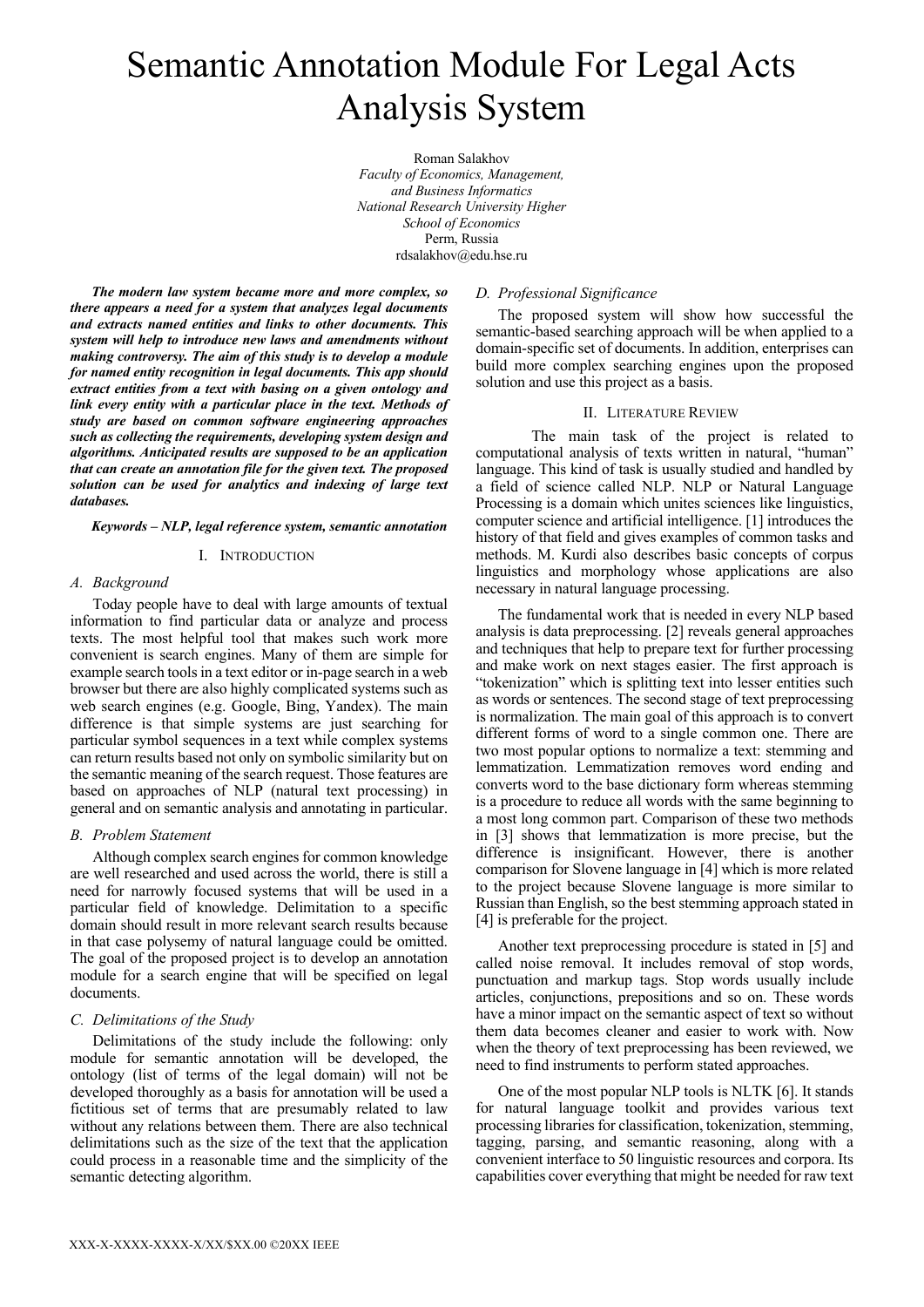data preprocessing and basic natural language analysis. The drawbacks of using this tool are the steep learning curve, and insufficient performance and optimization for production usage. However, [7] states that NLTK is a safe choice for academic and educational purposes as well as for prototyping and testing enterprise solutions because of the rich tool spectrum and proven algorithms that lie in the basis of the library.

Another widely used tool is SpaCy [8]. As well as NLTK, SpaCy is a framework for the Python programming language but the difference is that SpaCy uses more advanced approaches which allows the libraries to work faster and demonstrate a better performance. As for other features, SpaCy provides a slightly more limited variety of language tools than NLTK, but it still includes libraries for text preprocessing, tagging, parsing and semantic reasoning. [9] shows how SpaCy could be used for tasks that are pretty like the tasks of our project. The research demonstrates how this framework can assist in part-of-speech tagging and named entity recognition for Greek text. Both approaches are necessary for a document analysis system that allows searching and cross-referencing entities on a set of documents.

After data processing there appears a need to find a convenient format that would be easy-to-use and at the same time have enough capabilities to represent all results of the analysis. One of the most popular approaches to represent complex data is Resource Description Framework or RDF [10]. RDF is a language specification that describes how to construct data models with a large variety of relationships between entities. RDF is based on a directed graph that is built out of three different elements: a node for the subject, an arc that represents a predicate and goes from subject to object and a node for the object. Each of these elements could be identified by a uniform resource identifier. As for the project, the whole amount of analyzed data could be represented through RDF. For example, a document can be a subject node, a named entity extracted from the document can be an object node, and an arc between these nodes would represent that the document contains this named entity.

Study [11] shows how an RDF-based approach could be used for semantic search tasks. The main idea of study is that both search query and the data on which the searching is performed should be represented as RDF graphs, and the searching algorithm would compare query and data graphs and return matching occurrences as a set of nodes and relationships. In this project that approach could be applied to find similarity between two documents with results of search representing references between these documents.

# III. METHODS

The project is about developing an application so the first stage will be collecting and analyzing requirements that the system should meet. For this stage, the main method would be the user story mapping [12] as it is an industry-standard in software engineering. User story mapping helps to split all system functions into separated user stories that tell why users need this feature and what value it will give to them.

For the stage of designing the architecture of the system will be used UML diagrams. They allow us to illustrate data models, how are they related to each other and sequences of separated system parts calling each other to perform a function. UML diagrams help achieve simple yet effective architecture that will be easy to maintain and scale.

The application will be developed on Python 3 programming language because it has a big variety of external tools and libraries for text processing and web application development. In particular, for web interfaces will be used Django framework as it provides full support for the MVC model and a convenient way to develop a REST API. The RDF standard will be used for semantic annotation representation inside the system and for data import and export from the application. The RDF provides a format for representing graphs and allows to store information about entities and relations between them. As for searching in semantic annotation, there will be used SPARQL query language. It is a special query standard introduced for RDF documents and it allows to catch subgraphs with particular entities and relations from the entire source graph.

Quality assurance of the system will be achieved by performing functional testing of the app that aims at the correct operation of the high-level functions (such as making a semantic annotation or searching in one) against specifications and requirements. In addition, unit testing will be involved because it helps to test the smallest modules of the system and make sure that low-level functions are working properly.

Quality assurance of system will be achieved by performing a functional testing of the app that aims on correct operation of the high-level functions (such as making a semantic annotation or searching in one) against specifications and requirements. In addition, unit testing will be involved because it helps to test the smallest modules of the system and make sure that low-level functions are working properly.

# IV. ANTICIPATED RESULTS

The main anticipated result of the project is a working application with REST API that allows to create a semantic annotation for a given text, saving it and making search queries. Specification of the system will be represented with UML diagrams and a list of non-functional requirements. Besides, the study will contain a detailed technical task that will describe specifications, requirements, delimitations and stack of technologies.

The user requirements and supported functions will be documented in the use case diagram. The architecture of the system will be represented in ER (entity-relation) diagram, sequence diagram and class diagram. Technical documentation will also include users' guide and maintenance guide. All that documents is enough for further development and maintenance.

In addition to that, the paper will include an analysis of current NLP approaches, methods of semantic search and text processing tools. There also will be a comparison of existing natural language processing frameworks for Python programming language that will represent specific features that significant semantic search task.

## V. CONCLUSION

The proposed project is aiming to analyze current situation in the field of semantic search and come up with a system that allows to create semantic annotation for any given text. The system can be used in creation of a complex search engine for a legal document database for people to analyze law cases and develop new legal acts.